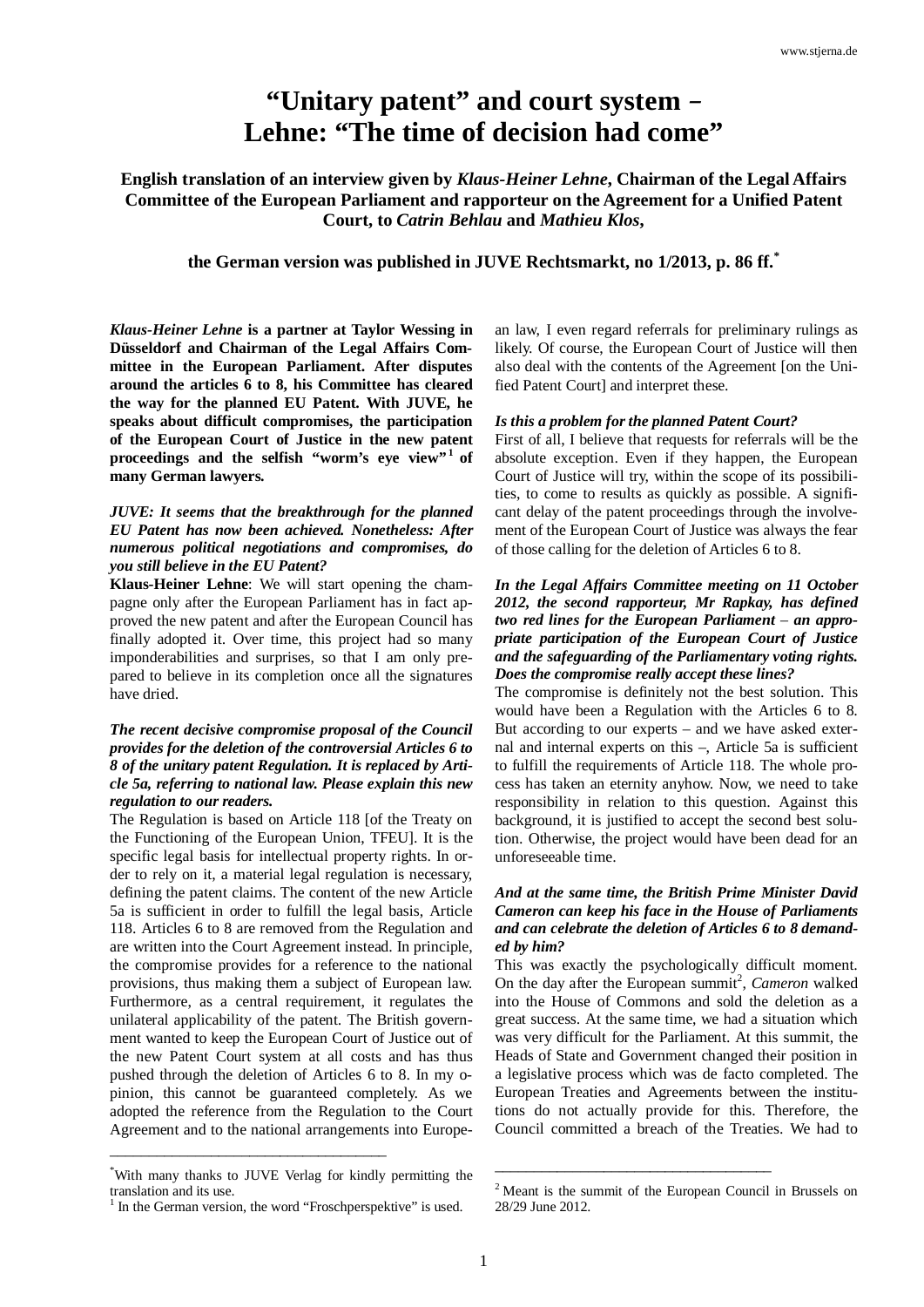bring this back into balance. We had very difficult discussions with the British ambassador, the Council, the Commission, the European Patent Office and others. In the end, they led to a draft from the Cypriot Presidency which was discussed informally beforehand. This was again coordinated with the Commission, the British government and us. In the end, at some time there was a text for which all participants indicated: Okay, we could live with this. For the Parliament, I now expect that it will be supported in any case by four groups:<sup>3</sup> Christian Democrats (EPP), Social Democrats (S&D), Liberals (ALDE) and European Conservatives (ECR). This will lead to a rich majority.

# *Thus, the compromise allows all sides to save face?* Indeed, this is the case.

## *In summer, after Parliament denied its consent, the introduction of the EU Patent seemed to have moved beyond reach. Why now this quick compromise?*

It was not that quick, as the Council's decision was in June. We have deliberately waited until the end of the summer break in order to find ways leading out of this difficult situation. On the other hand, we know from experience that such discussions are intensively influenced from external by intensive lobby activities. Another problem were the national bureaucracies. A few days prior to the agreement, there were officials from the national authorities again coming up with several doubts. And for this reason, we always had to look when the Window of Opportunity was open.

# *According to practitioners, it has been found too quickly.*

In almost any political project, you can find practitioners saying this is unbalanced or this is not enough. But eventually, there is a time of decision and this time had now come. I think many critics especially from the advocacy simply want to maintain the established structures. This is a common conservative reflex. But: As such, it cannot be that Europe, in an internal common market, does not have a uniform regulation on the central area of patent protection. I am convinced that we will no longer be competitive internationally if we do not create common conditions. Therefore, the unitary patent is without an alternative.

# *Other patent experts criticise a lack of transparency in the discussion of the recent months.*

In my opinion, this is nonsense. There is no legislative procedure which is more transparent than that at the European level. The drafts for the Court Agreement are circulating for years. Whenever a certain progress was made, they were also publicly accessible. It is logical that informal negotiations like the most recent ones do not take place in the large auditorium.

# *Is the schedule foreseeing the first grant of an EU Patent for 2014 not overoptimistic, bearing in mind the Federal elections*<sup>4</sup>  *in September 2013?*

The Federal elections are, of course, a problem. But I think that the Agreement [on the Unified Patent Court] is uncontroversial in Germany. This will be more difficult in other states. For example in Poland, there are reservations. However, for the implementation of the patent, a quorum of 13 Member States is sufficient. This must be reached as soon as possible.

## *When will the first information on the annuity fees be available?*

Currently, we only define the legal framework. The majority of critical issues, however, relates to the administrative rules which now need to be created by the Administrative panels on the basis of the Agreement [on the Unified Patent Court]. However, I do not have concrete information about when they will conclude their work.

## *Practitioners criticize that the new patent will not inevitably be cheaper.*

This is completely true. For this reason, the previous system will be upheld in parallel. Applicants still have the possibility to apply for national patents and EPO bundle patents. So to say, we are simply creating an additional option. However, what does change is the fact that the new court system will be competent for all proceedings with a European dimension.

#### *How is the Patent Court meant to become operational?*

Of course, this is the next big problem. We need to find acceptable judges and create respective training opportunities. It would make sense if the existing German patent courts would also regard themselves as training courts in the new system. The German judges are prepared for this. As to the composition: All the courts will be composed of judges with different nationalities. This will exclude forum shopping.

## *How is the financing of the new court ensured?*

In the end, the local chambers will be financed by the fee income and by the Member States. A country wishing to afford itself a local chamber, will, of course, have to put money on the table.

### *In the hope that the chamber will be as profitable as, for example, the Düsseldorf court?*

Exactly. And this will also be the reason why local chambers will only be established where they make sense.

#### *It appears that the German patent attorneys will be authorized to represent at the Central Court.*

Indeed. But in Parliament, this issue was always controversial. We were always of the opinion that also an attorney at law should be involved. Because in practice, you need the technical as well as the legal side.

\_\_\_\_\_\_\_\_\_\_\_\_\_\_\_\_\_\_\_\_\_\_\_\_\_\_\_\_\_\_\_\_\_\_\_\_

\_\_\_\_\_\_\_\_\_\_\_\_\_\_\_\_\_\_\_\_\_\_\_\_\_\_\_\_\_\_\_\_\_\_\_\_

<sup>&</sup>lt;sup>3</sup> The interview was conducted before the hearing and vote in the European Parliament on 11 December 2012.

<sup>&</sup>lt;sup>4</sup> Referring to the elections for the German Parliament which were taking place in September 2013.